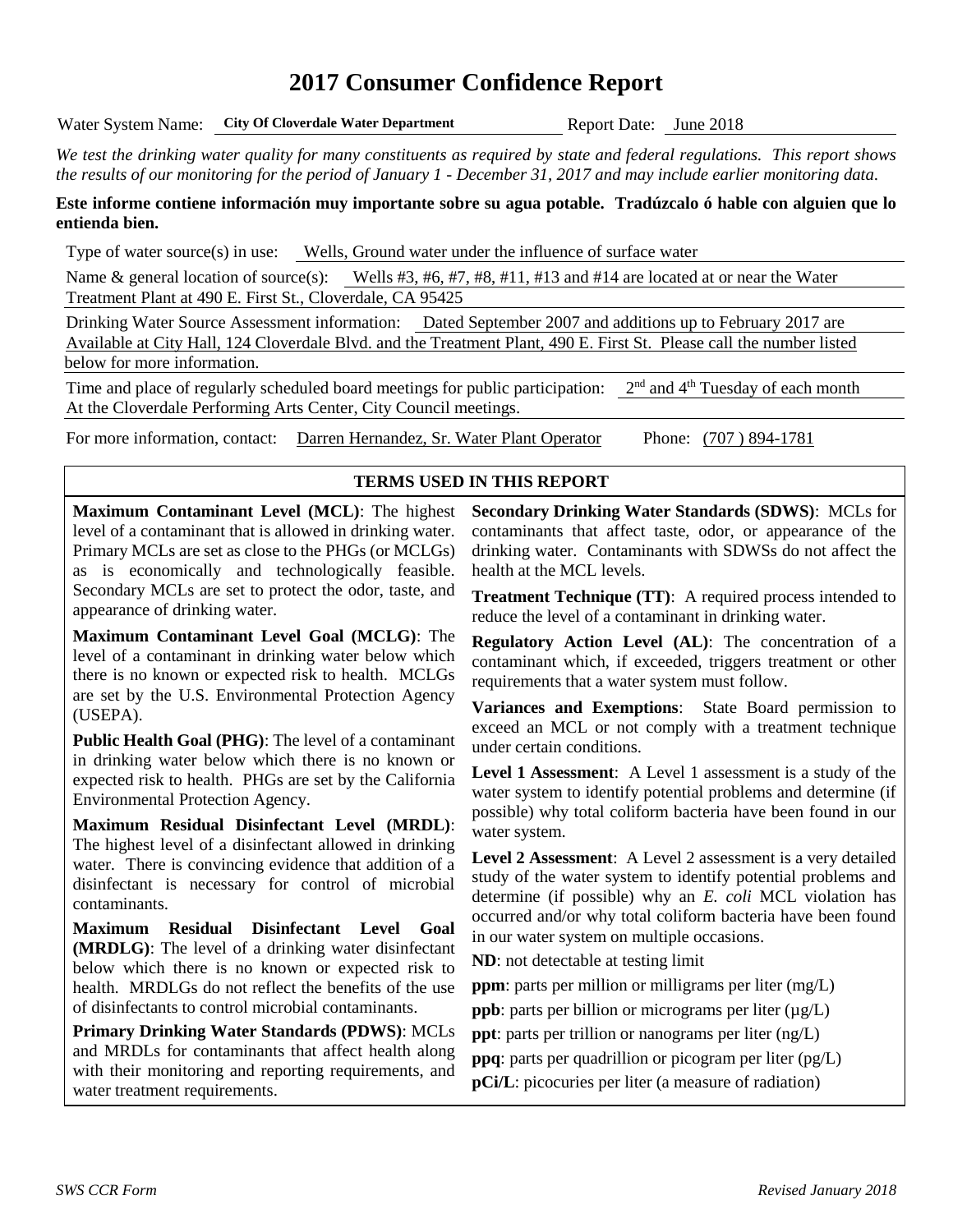**The sources of drinking water** (both tap water and bottled water) include rivers, lakes, streams, ponds, reservoirs, springs, and wells. As water travels over the surface of the land or through the ground, it dissolves naturally-occurring minerals and, in some cases, radioactive material, and can pick up substances resulting from the presence of animals or from human activity.

#### **Contaminants that may be present in source water include:**

- *Microbial contaminants*, such as viruses and bacteria, that may come from sewage treatment plants, septic systems, agricultural livestock operations, and wildlife.
- *Inorganic contaminants*, such as salts and metals, that can be naturally-occurring or result from urban stormwater runoff, industrial or domestic wastewater discharges, oil and gas production, mining, or farming.
- *Pesticides and herbicides*, that may come from a variety of sources such as agriculture, urban stormwater runoff, and residential uses.
- *Organic chemical contaminants*, including synthetic and volatile organic chemicals, that are byproducts of industrial processes and petroleum production, and can also come from gas stations, urban stormwater runoff, agricultural application, and septic systems.
- *Radioactive contaminants*, that can be naturally-occurring or be the result of oil and gas production and mining activities.

**In order to ensure that tap water is safe to drink**, the U.S. EPA and the State Water Resources Control Board (State Board) prescribe regulations that limit the amount of certain contaminants in water provided by public water systems. State Board regulations also establish limits for contaminants in bottled water that provide the same protection for public health.

**Tables 1, 2, 3, 4, 5, and 6 list all of the drinking water contaminants that were detected during the most recent sampling for the constituent**. The presence of these contaminants in the water does not necessarily indicate that the water poses a health risk. The State Board allows us to monitor for certain contaminants less than once per year because the concentrations of these contaminants do not change frequently. Some of the data, though representative of the water quality, are more than one year old. Any violation of an AL, MCL, MRDL, or TT is asterisked. Additional information regarding the violation is provided later in this report.

| <b>TABLE 1 - SAMPLING RESULTS SHOWING THE DETECTION OF COLIFORM BACTERIA</b>                                                                                                                                                                                |                                               |                                                  |                                                            |                                                                                                                                           |     |             |                                                                           |                                                                                                                                           |
|-------------------------------------------------------------------------------------------------------------------------------------------------------------------------------------------------------------------------------------------------------------|-----------------------------------------------|--------------------------------------------------|------------------------------------------------------------|-------------------------------------------------------------------------------------------------------------------------------------------|-----|-------------|---------------------------------------------------------------------------|-------------------------------------------------------------------------------------------------------------------------------------------|
| Microbiological<br><b>Contaminants</b><br>(complete if bacteria detected)                                                                                                                                                                                   | <b>Highest No.</b><br>of<br><b>Detections</b> |                                                  | No. of Months in<br><b>Violation</b>                       | <b>MCL</b>                                                                                                                                |     | <b>MCLG</b> | <b>Typical Source of Bacteria</b>                                         |                                                                                                                                           |
| <b>Total Coliform Bacteria</b><br>(state Total Coliform Rule)                                                                                                                                                                                               | (In a mo.)                                    |                                                  | $\Omega$                                                   | 1 positive monthly sample                                                                                                                 |     | $\Omega$    | Naturally present in the<br>environment                                   |                                                                                                                                           |
| Fecal Coliform or E. coli<br>(state Total Coliform Rule)                                                                                                                                                                                                    | (In the year)                                 |                                                  | $\Omega$                                                   | A routine sample and a repeat<br>sample are total coliform<br>positive, and one of these is<br>also fecal coliform or E. coli<br>positive |     |             | Human and animal fecal waste                                              |                                                                                                                                           |
| E. coli<br>(federal Revised Total<br>Coliform Rule)                                                                                                                                                                                                         | (In the year)                                 |                                                  | $\Omega$                                                   | (a)                                                                                                                                       |     | $\Omega$    | Human and animal fecal waste                                              |                                                                                                                                           |
| (a) Routine and repeat samples are total coliform-positive and either is E. coli-positive or system fails to take repeat samples following E. coli-positive routine<br>sample or system fails to analyze total coliform-positive repeat sample for E. coli. |                                               |                                                  |                                                            |                                                                                                                                           |     |             |                                                                           |                                                                                                                                           |
|                                                                                                                                                                                                                                                             |                                               |                                                  |                                                            |                                                                                                                                           |     |             |                                                                           | TABLE 2 - SAMPLING RESULTS SHOWING THE DETECTION OF LEAD AND COPPER                                                                       |
| <b>Lead and Copper</b><br>(complete if lead or copper<br>detected in the last sample set)                                                                                                                                                                   | <b>Sample</b><br><b>Date</b>                  | No. of<br><b>Samples</b><br><b>Collecte</b><br>d | 90 <sup>th</sup><br>Percentile<br>Level<br><b>Detected</b> | <b>No. Sites</b><br><b>Exceeding</b><br>AL                                                                                                | AL  | <b>PHG</b>  | <b>No. of Schools</b><br><b>Requesting Lead</b><br><b>Sampling</b>        | <b>Typical Source of</b><br>Contaminant                                                                                                   |
| Lead (ppb)                                                                                                                                                                                                                                                  | 8/3/16                                        | 26                                               | < 0.005                                                    | $\Omega$                                                                                                                                  | 15  | 0.2         | Schools have<br>tested there sites<br>without<br>requesting<br>assistance | Internal corrosion of<br>household water plumbing<br>systems; discharges from<br>industrial manufacturers:<br>erosion of natural deposits |
| Copper (ppm)                                                                                                                                                                                                                                                | 8/3/16                                        | 26                                               | 0.150                                                      | $\Omega$                                                                                                                                  | 1.3 | 0.3         | Not applicable                                                            | Internal corrosion of<br>household plumbing systems;<br>erosion of natural deposits;<br>leaching from wood<br>preservatives               |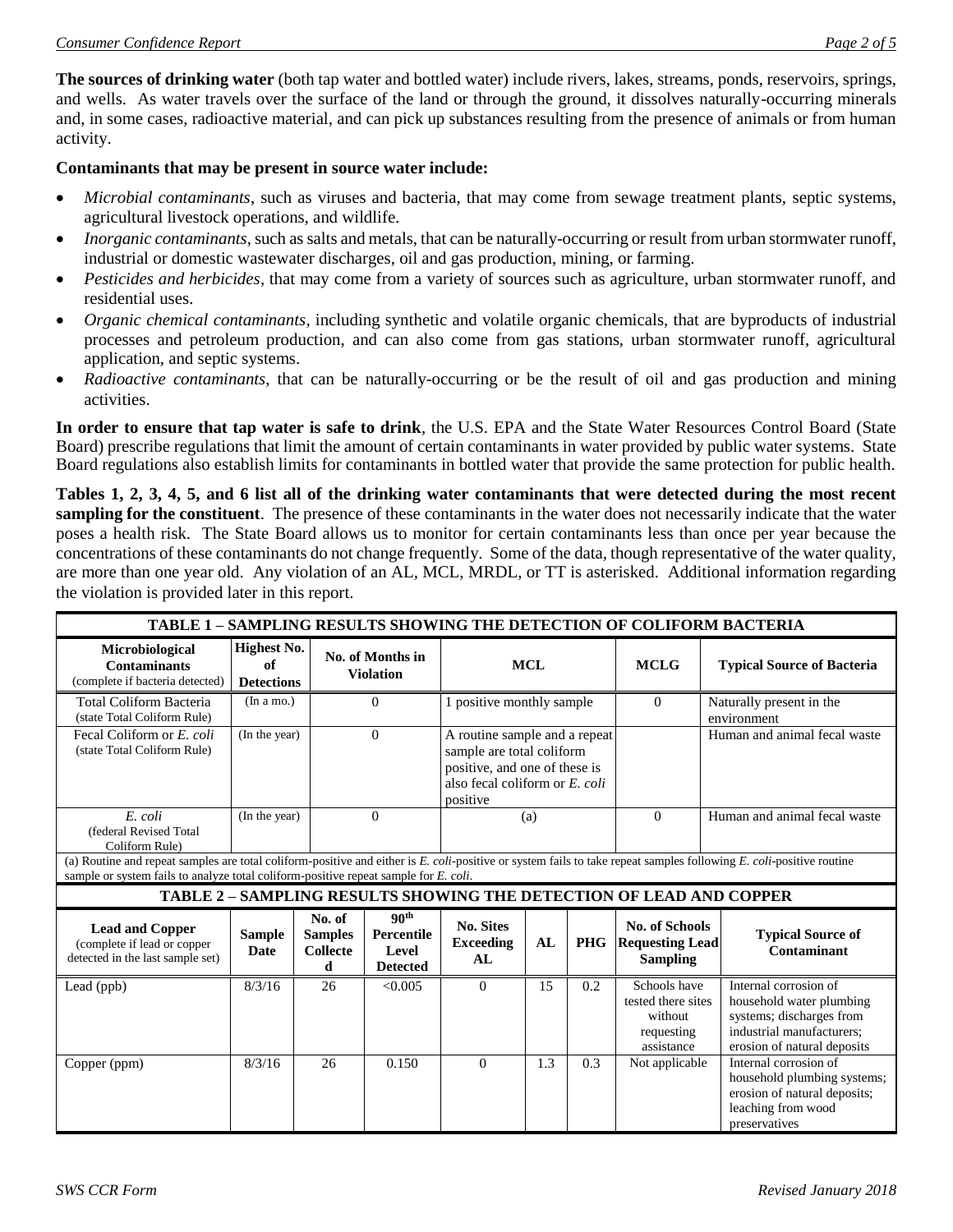| <b>TABLE 3 - SAMPLING RESULTS FOR SODIUM AND HARDNESS</b>                  |                              |                          |                                                 |                      |                                 |                                                                                                                               |  |
|----------------------------------------------------------------------------|------------------------------|--------------------------|-------------------------------------------------|----------------------|---------------------------------|-------------------------------------------------------------------------------------------------------------------------------|--|
| <b>Chemical or Constituent</b><br>(and reporting units)                    | <b>Sample</b><br><b>Date</b> | Level<br><b>Detected</b> | <b>Range of</b><br><b>Detections</b>            | <b>MCL</b>           | <b>PHG</b><br>(MCLG)            | <b>Typical Source of Contaminant</b>                                                                                          |  |
| Sodium (ppm)                                                               | 8/30/17                      | 6.9                      | $6.5 - 7.1$                                     | none                 | none                            | Salt present in the water and is<br>generally naturally occurring                                                             |  |
| Hardness (ppm)                                                             | 8/30/17                      | 134                      | 123-148                                         | none                 | none                            | Sum of polyvalent cations present<br>in the water, generally magnesium<br>and calcium, and are usually<br>naturally occurring |  |
| TABLE 4 - DETECTION OF CONTAMINANTS WITH A PRIMARY DRINKING WATER STANDARD |                              |                          |                                                 |                      |                                 |                                                                                                                               |  |
| <b>Chemical or Constituent</b><br>(and reporting units)                    | <b>Sample</b><br><b>Date</b> | Level<br><b>Detected</b> | <b>Range of</b><br><b>Detections</b>            | <b>MCL</b><br>[MRDL] | <b>PHG</b><br>(MCLG)<br>[MRDLG] | <b>Typical Source of Contaminant</b>                                                                                          |  |
| Aluminum (ppb)                                                             | 8/30/17                      | 531                      | <b>ND-2500</b>                                  | 1,000                | 600                             | Erosion of natural deposits; residue<br>from some surface water treatment<br>processes                                        |  |
| Chlorine mg/L                                                              | Daily                        | 1.13                     | .90-1.37                                        | 4.0                  | 4.0                             | Drinking water disinfectant<br>added for treatment                                                                            |  |
| Fluoride (ppm)                                                             | 8/30/17                      | ND                       | <b>ND</b>                                       | $\mathbf{2}$         | 4.0                             | Leaching from natural deposits                                                                                                |  |
| Barium (ppb)                                                               | 8/30/17                      | 112.5                    | 100-120                                         | 1,000                | 2,000                           | Discharge or oil drilling wastes and<br>from metal refineries; erosion of<br>natural deposits                                 |  |
| Nitrate (as N) (ppm)                                                       | 3/15/17                      | .14                      | ND-.56                                          | 10                   | 10                              | Runoff and leaching from fertilizer<br>use; leaching from septic tanks and<br>sewage; erosion of natural deposits             |  |
| Haloacetic Acids<br>(HAA5)<br>(ppb)                                        | $1 - 26 - 17$                | 10.35                    | $9.4 - 11.3$                                    | 60                   | N/A                             | By-product of drinking water<br>disinfection                                                                                  |  |
| <b>Total Trihalomethanes</b><br>(TTHM)<br>(ppb)                            | $1 - 26 - 17$                | 20.96                    | 18.08-23.84                                     | 80                   | N/A                             | By-product of drinking water<br>disinfection                                                                                  |  |
|                                                                            |                              |                          |                                                 |                      |                                 | TABLE 5 - DETECTION OF CONTAMINANTS WITH A SECONDARY DRINKING WATER STANDARD                                                  |  |
| <b>Chemical or Constituent</b><br>(and reporting units)                    | <b>Sample</b><br>Date        | Level<br><b>Detected</b> | Range of<br><b>Detections</b>                   | <b>MCL</b>           | <b>PHG</b><br>(MCLG)            | <b>Typical Source of Contaminant</b>                                                                                          |  |
| Chloride (ppm)                                                             | 8/30/17                      | 5.3                      | $4.1 - 6.4$                                     | 500                  | N/A                             | Runoff/leaching from natural<br>deposits; seawater influence                                                                  |  |
| Iron (ppb)                                                                 | 8/30/17<br>11/13/17          | 445                      | <b>ND-1800</b>                                  | 300                  | N/A                             | Leaching from natural deposits;<br>industrial wastes                                                                          |  |
| Specific Conductance<br>$(\mu S/cm)$                                       | 8/30/17                      | 297                      | 260-330                                         | 1600                 | N/A                             | Substances that form ions when<br>in water; seawater influence                                                                |  |
| $\text{Zinc (ppm)}$                                                        | 8/30/17                      | 48                       | <b>ND-140</b>                                   | 5.0                  | $\rm N/A$                       | Runoff/leaching from natural<br>deposits; industrial wastes                                                                   |  |
| <b>Total Dissolved Solids</b><br>(TDS)<br>(ppm)                            | 8/30/17                      | 172                      | 120-200                                         | 1000                 | N/A                             | Runoff/leaching from natural<br>deposits                                                                                      |  |
| Turbidity (ntu)                                                            | 8/30/17                      | 2.4                      | $ND-6.1$                                        | 5                    | N/A                             | Soil runoff                                                                                                                   |  |
| Manganese (ppb)                                                            | 8/30/17                      | 7.5                      | $ND-30$                                         | 50                   | N/A                             | Leaching from natural<br>deposits                                                                                             |  |
| Sulfate (ppm)                                                              | 8/30/17                      | 17.5                     | 13-19                                           | 500                  | N/A                             | Runoff/leaching from natural<br>deposits; industrial wastes                                                                   |  |
|                                                                            |                              |                          | TABLE 6 - DETECTION OF UNREGULATED CONTAMINANTS |                      |                                 |                                                                                                                               |  |
| <b>Chemical or Constituent</b><br>(and reporting units)                    | <b>Sample</b><br>Date        | Level<br><b>Detected</b> | <b>Range of</b><br><b>Detections</b>            |                      | <b>Notification Level</b>       | <b>Health Effects Language</b>                                                                                                |  |
|                                                                            |                              |                          |                                                 |                      |                                 |                                                                                                                               |  |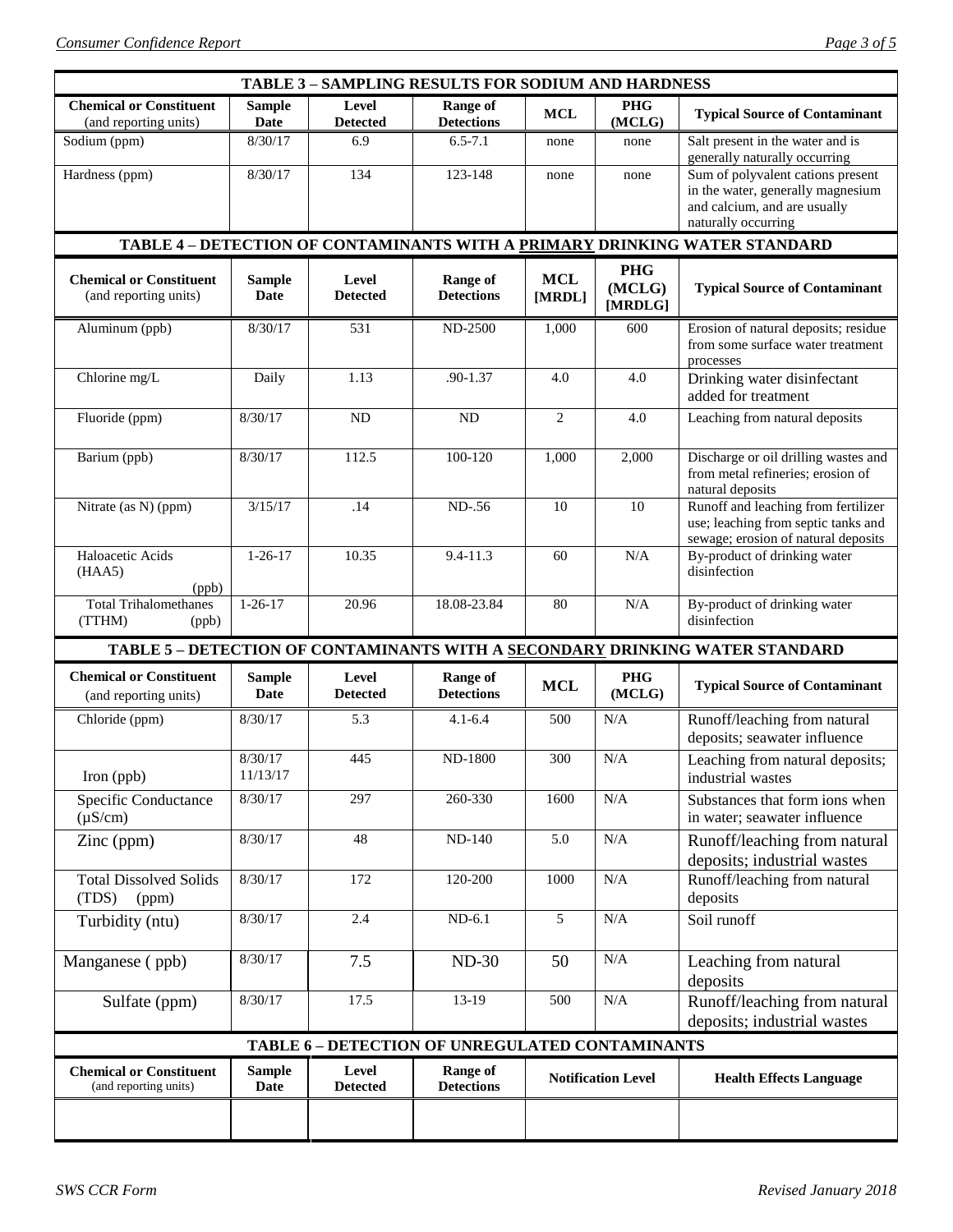### **Additional General Information on Drinking Water**

Drinking water, including bottled water, may reasonably be expected to contain at least small amounts of some contaminants. The presence of contaminants does not necessarily indicate that the water poses a health risk. More information about contaminants and potential health effects can be obtained by calling the U.S. EPA's Safe Drinking Water Hotline (1-800-426-4791).

Some people may be more vulnerable to contaminants in drinking water than the general population. Immuno-compromised persons such as persons with cancer undergoing chemotherapy, persons who have undergone organ transplants, people with HIV/AIDS or other immune system disorders, some elderly, and infants can be particularly at risk from infections. These people should seek advice about drinking water from their health care providers. U.S. EPA/Centers for Disease Control (CDC) guidelines on appropriate means to lessen the risk of infection by *Cryptosporidium* and other microbial contaminants are available from the Safe Drinking Water Hotline (1-800-426-4791).

Lead-Specific Language for Community Water Systems: If present, elevated levels of lead can cause serious health problems, especially for pregnant women and young children. Lead in drinking water is primarily from materials and components associated with service lines and home plumbing. The City of Cloverdale is responsible for providing high quality drinking water, but cannot control the variety of materials used in plumbing components. When your water has been sitting for several hours, you can minimize the potential for lead exposure by flushing your tap for 30 seconds to 2 minutes before using water for drinking or cooking. [Optional: If you do so, you may wish to collect the flushed water and reuse it for another beneficial purpose, such as watering plants.] If you are concerned about lead in your water, you may wish to have your water tested. Information on lead in drinking water, testing methods, and steps you can take to minimize exposure is available from the Safe Drinking Water Hotline (1-800-426-4701) or at [http://www.epa.gov/lead.](http://www.epa.gov/lead)

## **Summary Information for Violation of a MCL, MRDL, AL, TT, or Monitoring and Reporting Requirement**

| VIOLATION OF A MCL, MRDL, AL, TT, OR MONITORING AND REPORTING REQUIREMENT |                    |                 |                                                  |                                   |  |  |
|---------------------------------------------------------------------------|--------------------|-----------------|--------------------------------------------------|-----------------------------------|--|--|
| <b>Violation</b>                                                          | <b>Explanation</b> | <b>Duration</b> | <b>Actions Taken to Correct</b><br>the Violation | <b>Health Effects</b><br>Language |  |  |
|                                                                           |                    |                 |                                                  |                                   |  |  |
|                                                                           |                    |                 |                                                  |                                   |  |  |

### **For Systems Providing Surface Water as a Source of Drinking Water**

| TABLE 8 - SAMPLING RESULTS SHOWING TREATMENT OF SURFACE WATER SOURCES                                    |                                                                                                                                                                                                                                |  |  |  |
|----------------------------------------------------------------------------------------------------------|--------------------------------------------------------------------------------------------------------------------------------------------------------------------------------------------------------------------------------|--|--|--|
| Treatment Technique <sup>(a)</sup><br>(Type of approved filtration technology used)                      | <b>Alternative Direct Filtration</b>                                                                                                                                                                                           |  |  |  |
| Turbidity Performance Standards <sup>(b)</sup><br>(that must be met through the water treatment process) | Turbidity of the filtered water must:<br>1 – Be less than or equal to _0.20_NTU in 95% of measurements in a month.<br>$2 - Not exceed 1.0$ NTU for more than eight consecutive hours.<br>$3 - Not exceed 5.0 NTU at any time.$ |  |  |  |
| Lowest monthly percentage of samples that met Turbidity<br>Performance Standard No. 1.                   | 100%                                                                                                                                                                                                                           |  |  |  |
| Highest single turbidity measurement during the year                                                     | 0.369                                                                                                                                                                                                                          |  |  |  |